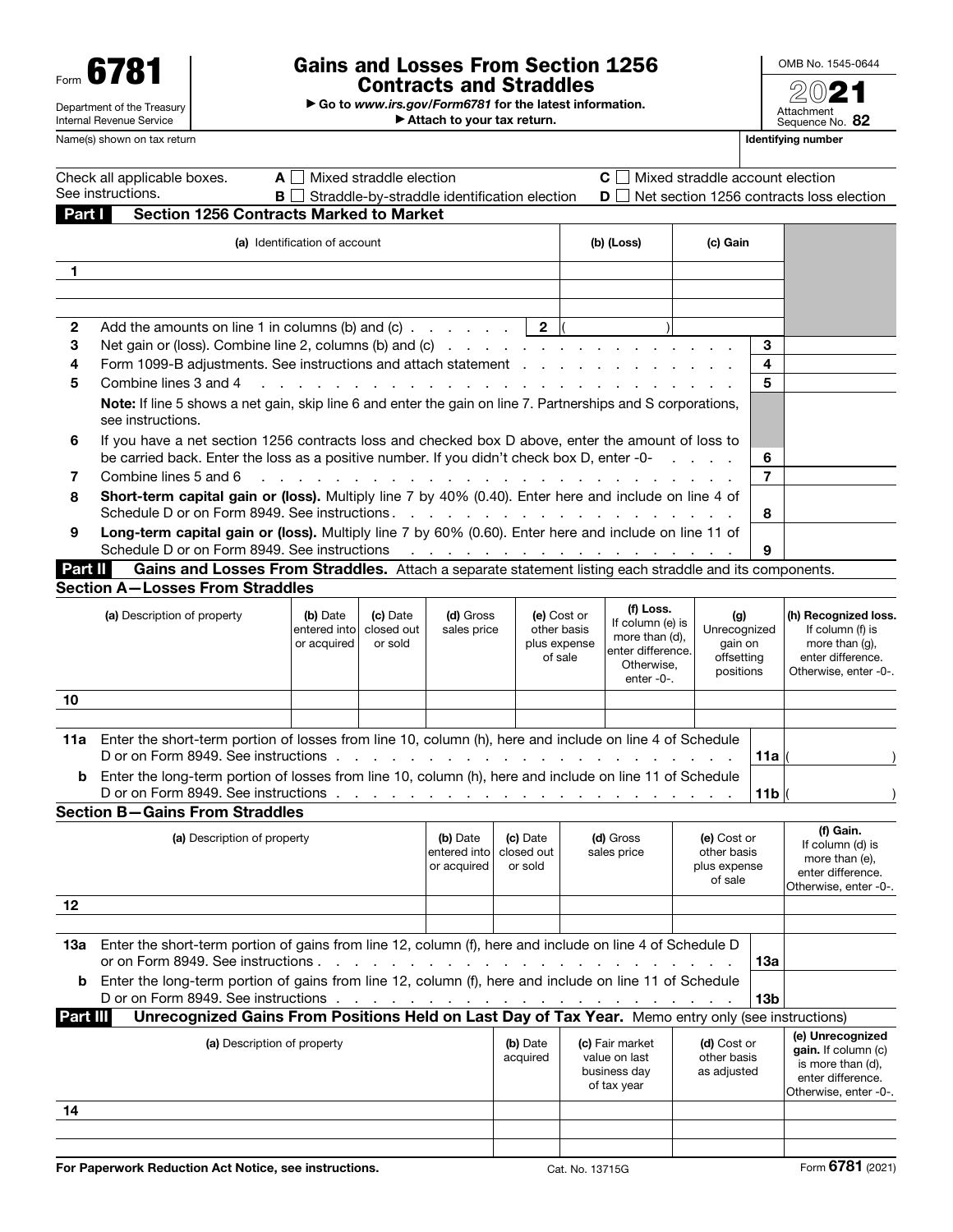Section references are to the Internal Revenue Code unless otherwise noted.

## What's New

#### Qualified Opportunity Investment

If you held a qualified investment in a qualified opportunity fund (QOF) at any time during the year, you must file your return with Form 8997. See the Instructions for Form 8997.

## Future Developments

For the latest information about developments related to Form 6781 and its instructions, such as legislation enacted after they were published, go to *www.irs.gov/Form6781.*

## General Instructions

## Purpose of Form

Use Form 6781 to report:

• Any capital gain or loss on section 1256 contracts under the mark-tomarket rules, and

• Gains and losses under section 1092 from straddle positions.

For details on section 1256 contracts and straddles, see Pub. 550, Investment Income and Expenses.

## Section 1256 Contract

A section 1256 contract is any:

- Regulated futures contract,
- Foreign currency contract,
- Nonequity option,
- Dealer equity option, or
- Dealer securities futures contract.

For definitions of these terms and more details, see section 1256(g) and Pub. 550.

A section 1256 contract doesn't include any securities future contract, option on a securities future contract, interest rate swap, currency swap, basis swap, commodity swap, equity swap, equity index swap, credit default swap, interest rate cap, interest rate floor, or similar agreement.

Special rules apply to certain foreign currency contracts. See section 988 and Regulations sections 1.988-1(a)(7) and 1.988-3. If an election is made under section 988(a)(1)(B) or 988(c)(1)(D), attach to your return a list of the contracts covered by the election(s). On the attachment, show the net gain or loss reported from those contracts and identify where the gain or loss is reported on the return. If an election is made under section 988(a)(1)(B), report on Form 6781 the gains and losses from section 1256 contracts that are also section 988 transactions.

Options and commodities dealers must take any gain or loss from the trading of section 1256 contracts into

account in figuring net earnings subject to self-employment tax. See section 1402(i).

### Mark-to-Market Rules

Under these rules, each section 1256 contract held at year end is treated as if it were sold at fair market value (FMV) on the last business day of the tax year. The wash sale rules don't apply.

If your section 1256 contracts produce capital gain or loss, gains or losses on section 1256 contracts open at the end of the year, or terminated during the year, are treated as 60% long term and 40% short term, regardless of how long the contracts were held.

The mark-to-market rules don't apply if you properly and timely identified a section 1256 contract as a hedge.

## Straddle

A straddle means offsetting positions with respect to personal property of a type that is actively traded.

## Offsetting Positions

If there is a substantial decrease in risk of loss to a taxpayer holding a position because that taxpayer or a related party also holds one or more other positions, then those positions are offsetting and may be part of a straddle. However, if an identified straddle is properly established, other positions held by the taxpayer won't be treated as offsetting with respect to any position that is part of the identified straddle.

## General Rule for Straddles

If you don't make any of the elections described in box A, B, or C, and you have a loss on the section 1256 contract component, use Part II to reduce the loss by any unrecognized gain on the non-section 1256 contract component before making an entry in Part I. You must also reduce the loss from any section 1256 contract component of a straddle that would be a mixed straddle if the positions had been properly identified as such.

## Box A. Mixed Straddle Election

Under section 1256(d), you can elect to have the mark-to-market rules not apply to section 1256 contracts that are part of a mixed straddle. A mixed straddle is any straddle in which at least one but not all of the positions is a section 1256 contract. On the day the first section 1256 contract forming part of the straddle is acquired, each position forming part of the straddle must be clearly identified as being part of such straddle. If you make this election, it will apply for all later years and you can't revoke it without IRS consent. If you are making or have previously made this election, check box A and report the section 1256 contract component in Part II instead of in Part I.

### Box B. Straddle-by-Straddle Identification Election

Make this election for mixed straddles according to Temporary Regulations section 1.1092(b)-3T(d) by clearly identifying each position by the earlier of (a) the close of the day the identified mixed straddle is established, or (b) the time the position is disposed of. No straddle-by-straddle identification election may be made for any straddle for which a mixed straddle election was made or if one or more positions are includible in a mixed straddle account. If you are making or have previously made this election, check box B.

If you make this election, any positions you held on the day before the election are deemed sold for their FMV at the close of the last business day before the day of the election. For elections made on or before August 18, 2014, take this gain or loss into account when computing taxable income for the year in which the election was made. For elections made after August 18, 2014, take this gain or loss into account in the year you would have reported the gain or loss if the identified mixed straddle had not been established. In addition, when the gain or loss that accrued prior to the time the identified mixed straddle was established is taken into account, it will have the same character it would have had if the identified mixed straddle had not been established. See Regulations section 1.1092(b)-6 for details.

Each year you hold positions subject to this election, you must mark to market your section 1256 contracts and determine, in accordance with Regulations sections 1.1092(b)-3T and 1.1092(b)-6, whether you have a net gain or loss. If the net gain or loss is attributable to a net non-section 1256 position, then the net gain or loss is treated as a short-term capital gain or loss. Enter it directly on Form 8949 and identify the election. If the net gain or loss is attributable to a section 1256 position, enter the gain or loss on Form 6781, Part I, and identify the election.

### Box C. Mixed Straddle Account Election

Make this election according to Temporary Regulations section 1.1092(b)-4T(f) to establish one or more mixed straddle accounts for 2022 by the due date (without extensions) of your 2021 tax return. To make this election, check box C and attach to your return (or your request for an extension of time to file) the statement required by the regulations. Report the annual account net gain or loss from a mixed straddle account in Part II and identify the election. See Temporary Regulations section 1.1092(b)-4T(c)(4) for limits on the total annual account net gain or loss.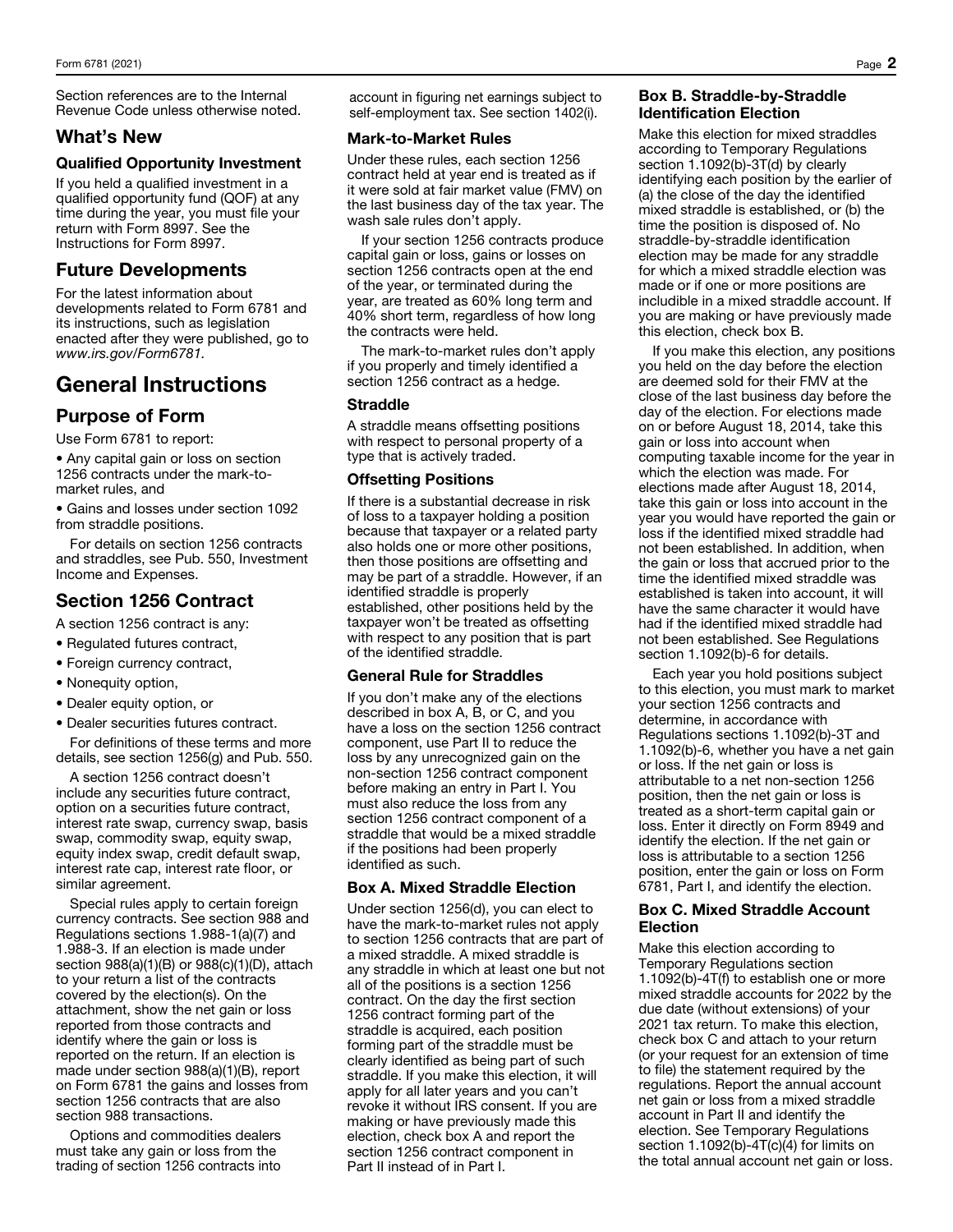## Box D. Net Section 1256 Contracts Loss Election

If you have a net section 1256 contracts loss for 2021, you can elect to carry it back 3 years. Corporations, partnerships, estates, and trusts are not eligible to make this election. Your net section 1256 contracts loss is the smaller of:

• The excess of your losses from section 1256 contracts over the total of (a) your gains from section 1256 contracts plus (b) \$3,000 (\$1,500 if married filing separately), or

• The total you would figure as your short-term and long-term capital loss carryovers to 2022 if line 6 of Form 6781 were zero. Use a separate Schedule D (Form 1040) and Capital Loss Carryover Worksheet (in Pub. 550) to figure this amount.

The amount you can carry back to any prior year is limited to the smaller of:

• The gain, if any, that you would report on line 16 of Schedule D (Form 1040) for that carryback year if only gains and losses from section 1256 contracts were taken into account; or

• The gain, if any, reported on line 16 of Schedule D (Form 1040) for that carryback year.

The amounts just described are figured prior to any carryback from the loss year. Also, the carryback is allowed only to the extent it doesn't increase or produce a net operating loss for the carryback year. The loss is carried to the earliest year first.

Make the election by checking box D and entering the amount to be carried back on line 6. To carry your loss back, file Form 1045, Application for Tentative Refund, or an amended return. Attach an amended Form 6781 and an amended Schedule D (Form 1040) for the applicable years.

On the amended Forms 6781 for the years to which the loss is carried back, report the carryback on line 1 of that year's amended Form 6781. Enter "Net section 1256 contracts loss carried back from" and the tax year in column (a), and enter the amount of the loss carried back in column (b).

# Specific Instructions

## Part I

## Line 1

Include on line 1 all capital gains and losses from section 1256 contracts open at the end of your tax year or closed out during the year. If you received a Form 1099-B, Proceeds From Broker and Barter Exchange Transactions, or substitute statement, include on line 1 the amount from box 11 of each form. In column (a), write "Form 1099-B" and the

broker's name. List separately each transaction for which you didn't receive a Form 1099-B or substitute statement, or received a Form 1099-B that isn't for your tax year.

If you are completing an amended 2021 Form 6781 to carry back a net section 1256 contracts loss from 2022 or a later year, report the carryback on line 1. Enter "Net section 1256 contracts loss carried back from" and the tax year in column (a), and enter the amount of the loss carried back to 2021 in column (b). See the instructions for box D for details.

## Line 4

▲! CAUTION *For information about how to elect to defer capital gain net income because you invested in a Qualified Opportunity Fund (QOF), see the Instructions for* 

*Form 8949. Don't use line 4 to show the adjustment for a QOF-related deferral.*

If the Form 1099-B you received includes a straddle or hedging transaction (as defined in section 1256(e)(2)), you may need to make certain adjustments, listed next. Attach a statement listing each of these adjustments and enter the total(s) on line 4.

• The section 1256 contract part of a mixed straddle, if you made any of the mixed straddle elections.

• The amount of the loss, if you didn't make any of the mixed straddle elections or the straddle wasn't identified as a mixed straddle and you had a loss on the section 1256 contract part that was less than the unrecognized gain on the non-section 1256 contract part. If the unrecognized gain is less than the loss, enter the unrecognized gain. Use Part I for a loss on the disposition of one or more positions that are part of a mixed straddle and that are non-section 1256 positions if no disposition of a nonsection 1256 position in the straddle would be a long-term capital gain or loss and the disposition of one or more section 1256 positions in the straddle would be a capital gain or loss.

• The section 1256 contract part of a hedging transaction. The gain or loss on a hedging transaction is treated as ordinary income or loss. See Pub. 550 for details.

## Line 5

Partnerships enter the amount from line 5 on Form 1065, Schedule K, line 11. S corporations enter the amount from line 5 on Form 1120-S, Schedule K, line 10. Lines 6 through 9 in Form 6781, Part I, don't apply to partnerships or S corporations and are left blank.

## Line 6

See the instructions for box D.

## Line 8

If you are not deferring any of this

amount due to an investment in a QOF, include this amount on Schedule D (Form 1040), line 4; or on Schedule D (Form 1041), line 4. If you are deferring any of this amount due to an investment in a QOF, follow the instructions in the next paragraph.

For other returns, enter it in Part I of a Form 8949 with box B checked (if you received a Form 1099-B or substitute statement for every transaction included on line 1) or box C checked (if you can't check box B). Enter "Form 6781, Part I" on line 1 in column (a). Enter the gain or (loss) in column (h). Leave all other columns blank.

## Line 9

If you are not deferring any of this amount due to an investment in a QOF, include this amount on Schedule D (Form 1040), line 11; or on Schedule D (Form 1041), line 11. If you are deferring any of this amount due to an investment in a QOF, follow the instructions in the next paragraph.

For other returns, enter it in Part II of a Form 8949 with box E checked (if you received a Form 1099-B or substitute statement for every transaction included on line 1) or box F checked (if you can't check box E). Enter "Form 6781, Part I" on line 1 in column (a). Enter the gain or (loss) in column (h). Leave all other columns blank.

*If you held a qualified investment in a qualified opportunity fund (QOF) at any time during the year, you must file your return with Form 8997. See the Instructions for Form 8997 for more information.*

## Part II

Use Section A for losses from positions that are part of a straddle. Generally, a loss is allowed to the extent it exceeds the unrecognized gain on offsetting positions. The part of the loss not allowed is treated as if incurred in the following year and is allowed to the same extent. However, a loss from a position established in an identified straddle after October 21, 2004, isn't allowed. Instead, the basis of each offsetting position in the identified straddle that has unrecognized gain is increased by the amount of the unallowed loss multiplied by the following fraction:

> The unrecognized gain (if any) on the offsetting position

The total unrecognized gain on all positions that offset the loss position in the identified straddle

For more details, see Pub. 550, chapter 4.

Use Section B for gains from positions that are part of a straddle.